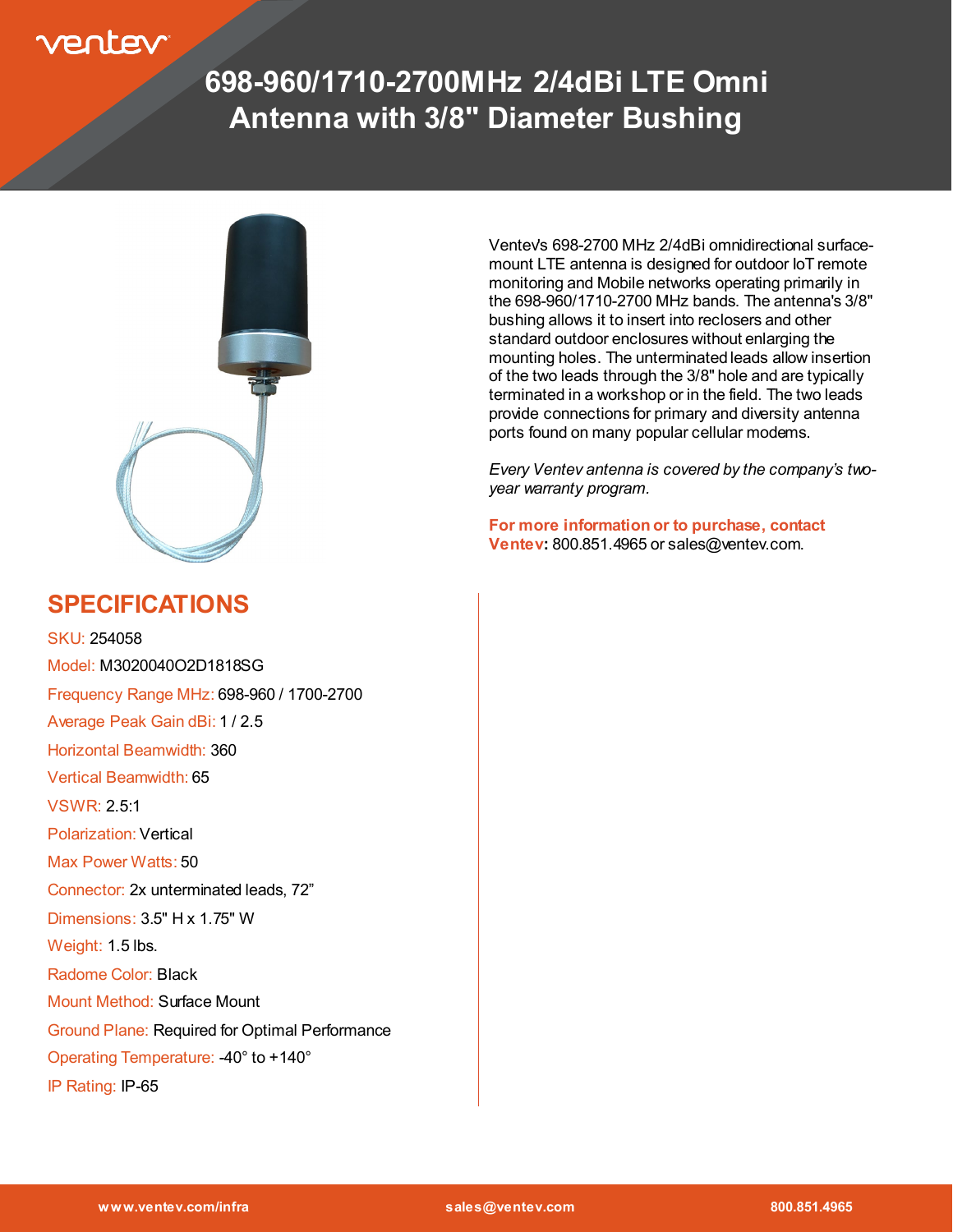entev

## **698-960/1710-2700MHz 2/4dBi LTE Omni Antenna with 3/8" Diameter Bushing**



#### **Mounting and Termination Instructions:**

Note: These instructions assume the antenna is being mounted to a flat metal surface.

- Remove and retain the mounting nut.
- Lower the 7' leads through the mounting hole.
- Set the antenna flat on the mounting surface.
- Install and tighten the mounting nut on the underside of the mounting surface.

- Terminate the connectors (sold separately) onto the antenna leads according to the connector manufacturer's recommendations.

Optional: Place a small bead of silicone sealant around the edge of the antenna where it sits atop the mounting surface.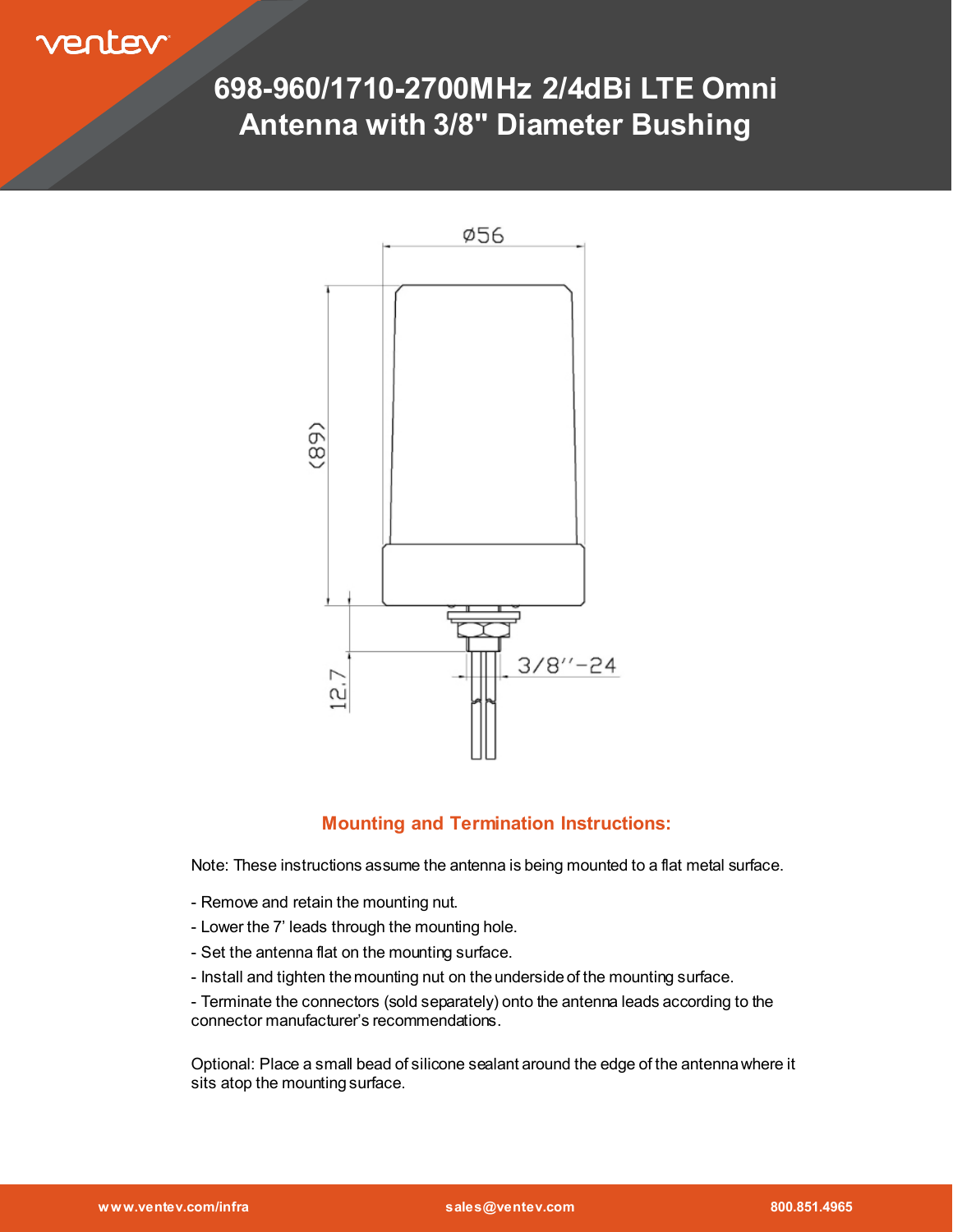ventev

# **698-960/1710-2700MHz 2/4dBi LTE Omni Antenna with 3/8" Diameter Bushing**

Port 1